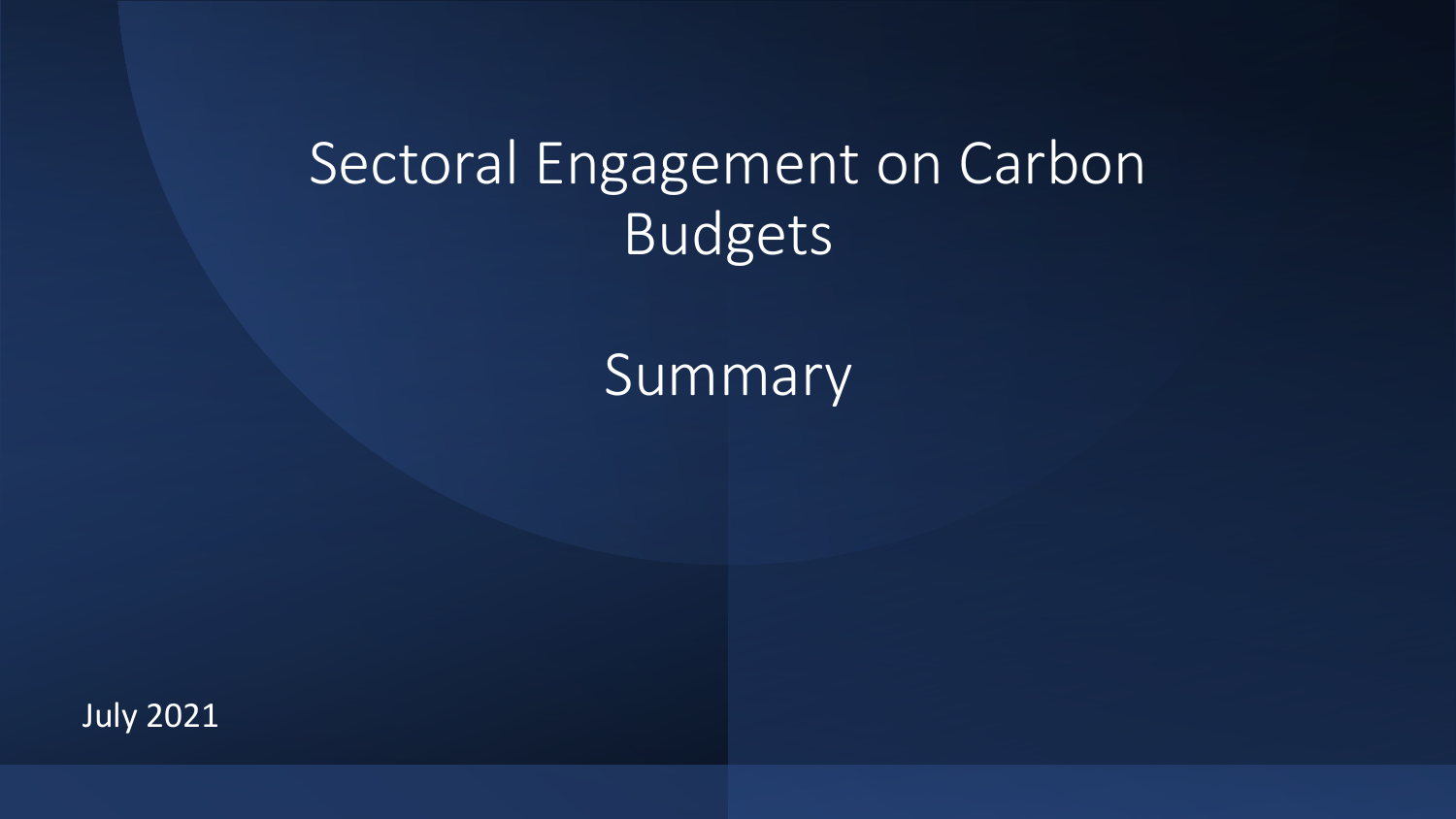## Meetings

#### • Meetings to Date;

- Agriculture (already reported back)
- Residential
- Enterprise/Industry
- Transport
- Electricity
- Meeting Planned
	- Finance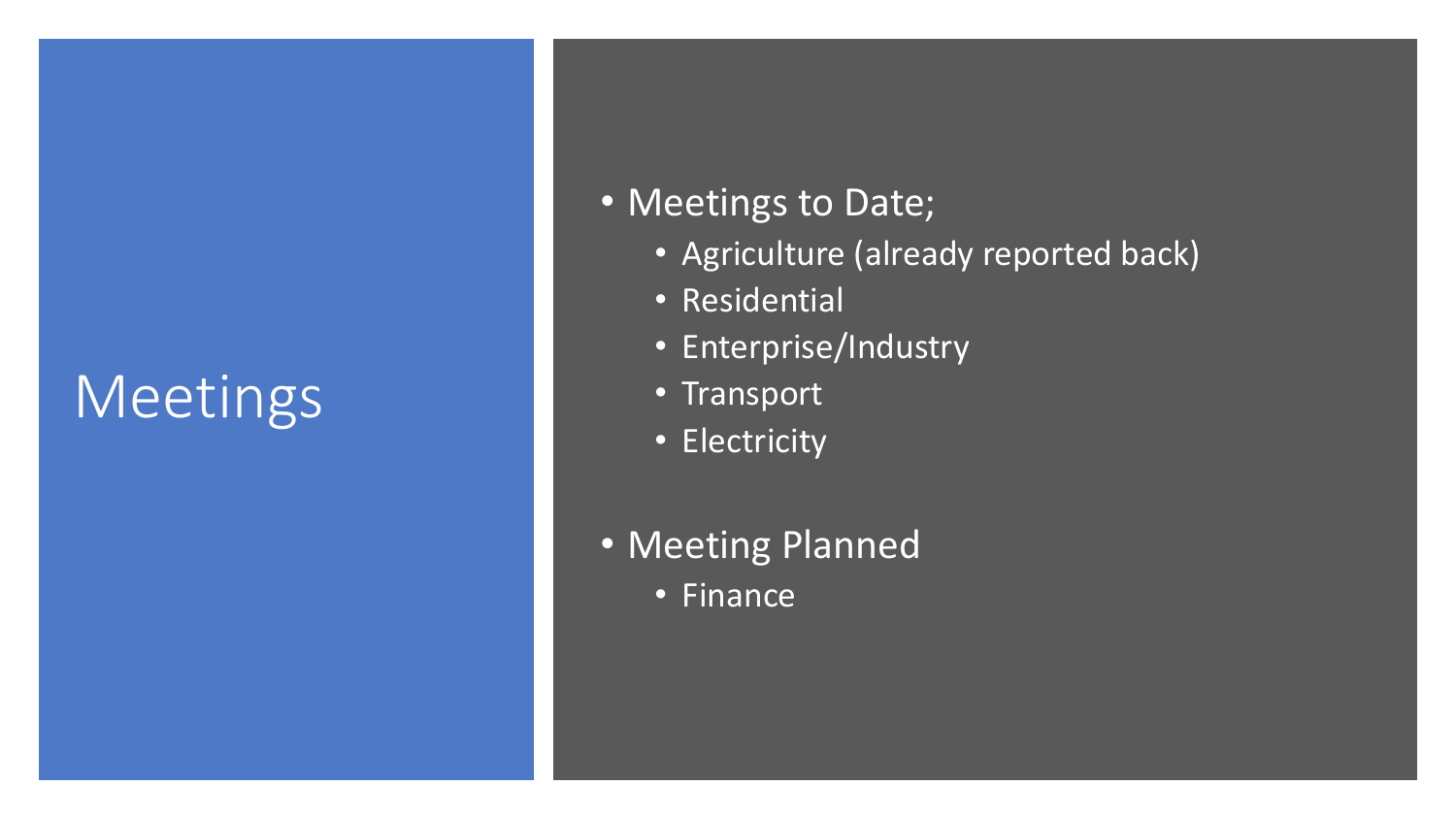## Common Themes

- Great participation from all sectors
- 51% target puts us at the limits of what can be achieved
- Question how this process matches up with Government's CAP2021 process
- Longevity/sustainability of employment opportunities if delivery of transition is compressed to a 10-year timeframe
- International supply chains also a concern – a lot of competing demands
- Importance of sectoral modelling and 'on the ground' sense checking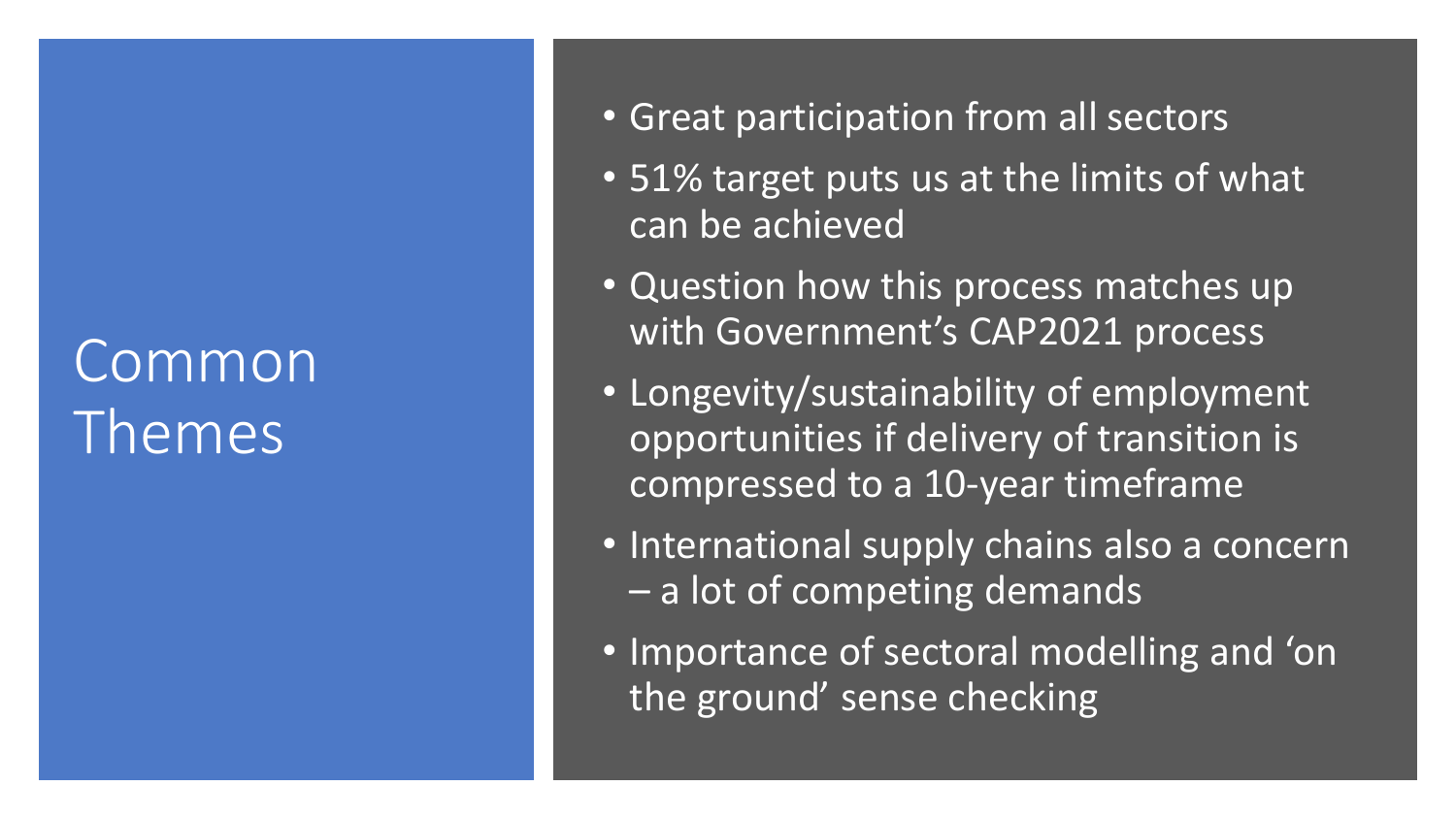# Residential

- Delivery of housing is one of the highest government priorities; overlap in skills needs
- Overlap between low income and poorly insulated homes – affordability issues
- Shallow retrofit high risk of rebound effect
- Would like to see more discussion of innovative solutions (with enterprise potential) such as mechanisation of retrofit solutions
- Embedded life cycle emissions important too
- The total number of households that have to be visited across shallow and deep retrofits and heat pump installations is a concern
- Potential for shallow retrofit might be limited because of prevalence of hollow-block builds.
- Assumed level of retrofit in CB1 is unachievable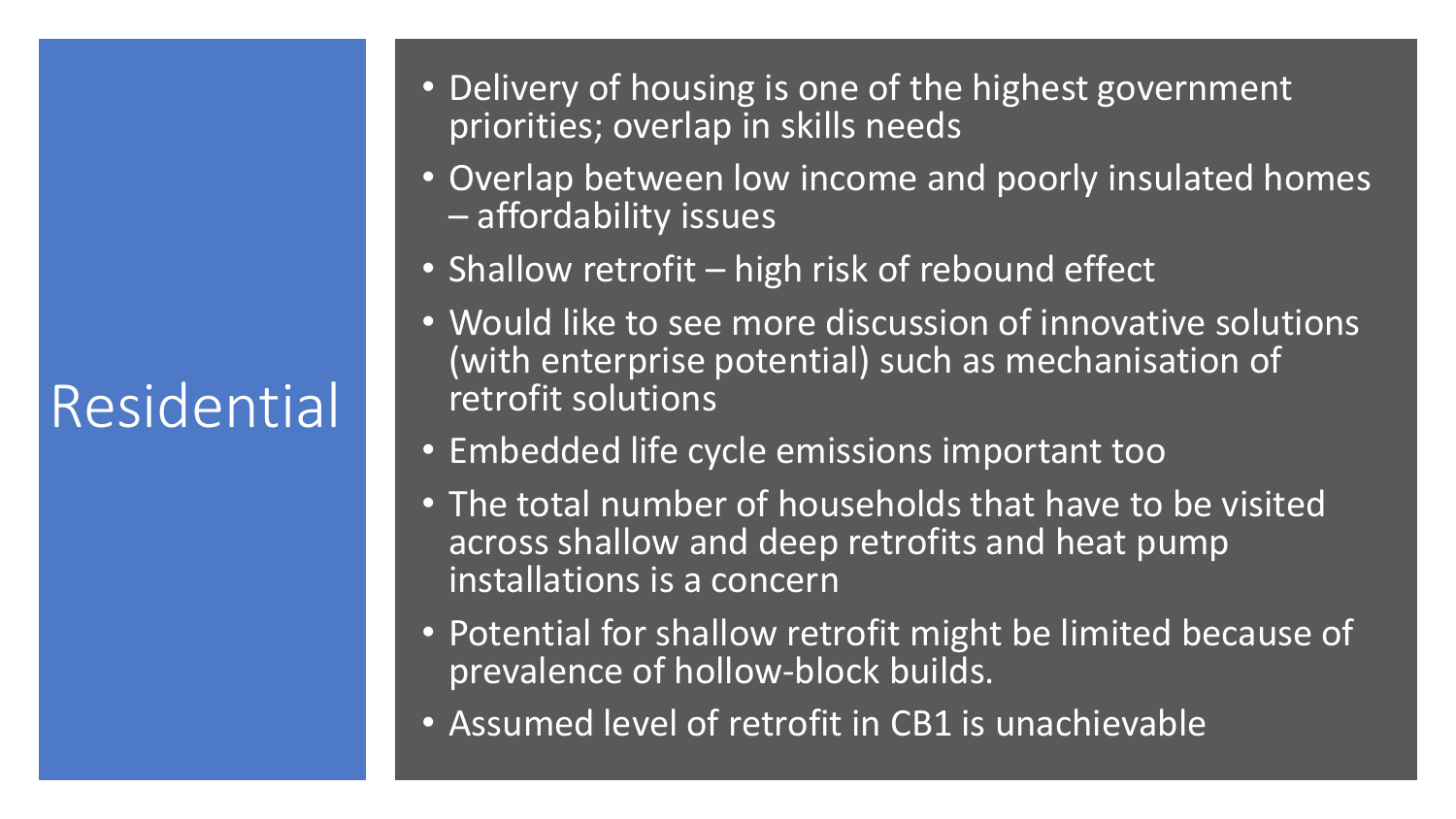Enterprise & Industry

- What happens on the ground is different to what is technically feasible
- Planning and licensing delays
- Unit price of electricity in the model is different to price faced by companies – divergence of response
- Limited opportunity for fuel switching vs. Price of gas might increase as less customers sharing the fixed costs; CHP has greater flexibility than the model shows vs Assumptions on biomass concerning
- Ireland's electricity price higher than other EU MS and EU's are higher than world prices  $-$  implications for competitiveness with electrification
- Food/drink compete in international market cost increases from fuel switching etc could have implications
- Also need to demonstrate internationally that Irish produce is clean green etc.
- Questioned the economics of some required investments
- CCS in cement/alumina is not feasible for 2030
- Question of where burden of cost lies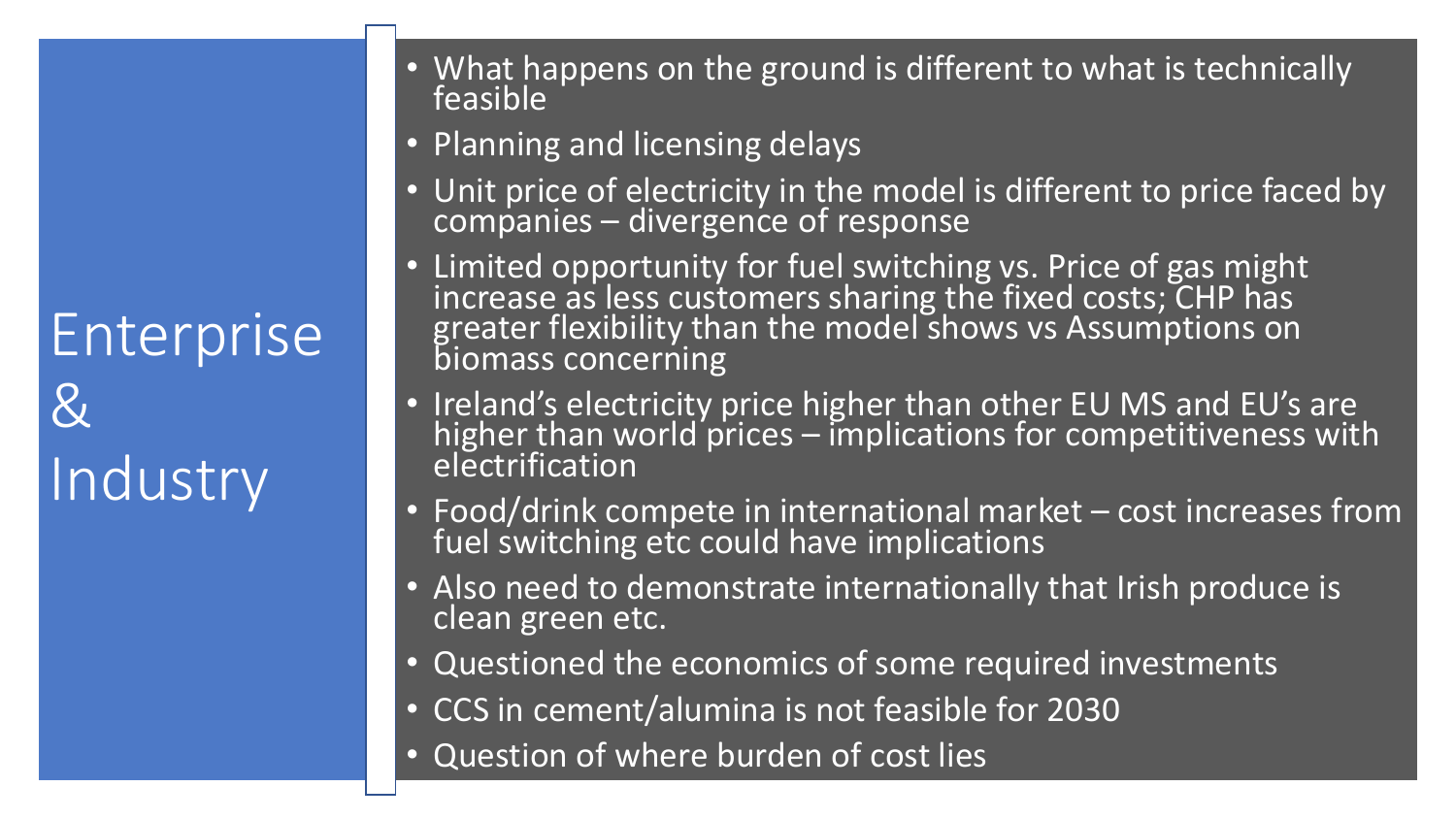## **Transport**

- 1.5m EVs is very very big number (age of retirement of cars?
- TCO already there for high mileage drivers. Ireland ideal for Evs
- Climate justice concerns for low income isolated households that can<sup>7</sup>t afford EVs. How to deliver EVs in climate just way.
- Concerns on high assumption on electric vans limited options on market, and drivers constrained by weight limit on licence (EVs are heavier)
- Department modelling has less reliance on EVs and more modal shift to meet 51% target  $-$  due to affordability and willingness to pay concerns on EVs.
- Livable cities is the 'easy' part; Need modal shift in the longer journeys to give emissions reduction results
- Big changes required at provincial town level and therefore need to bring communities on board
- Preference for backloading due to uncertainty on TCO shift happening in mid 2020s
- Link between construction activity and transport levels